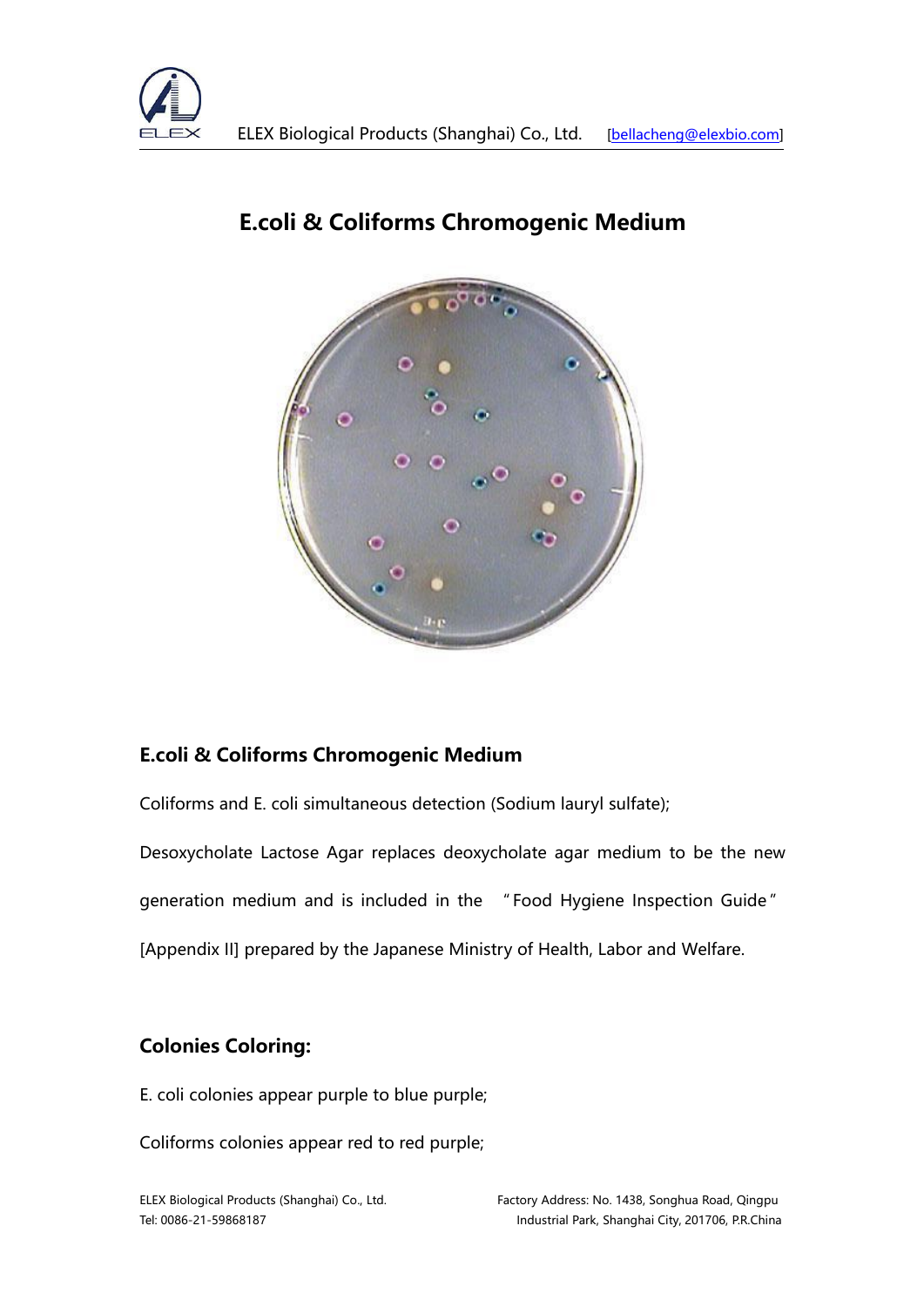

Other intestinal bacteria are white.

# **Functional Applications <Food / Water / Milk / Ice Cream / Meat Products>**

It is widely used in the simultaneous qualitative and quantitative detection of coliforms, Escherichia coli and other intestinal bacteria in food, water, milk, ice cream and meat products.

#### **Usage method of E.coli & Coliforms Chromogenic Medium**

Add 7.85g (1bag) of powder medium into 200ml of pure water, dissolve by heating or autoclaving, mix the medium with the sample below 50 ° C to mixed culture; or pour into the culture dish, the sample was uniformly coated on the surface of the plate on which the medium had solidified, smeared and cultured at 35-37 ° C for 18-24 hours. Since about 95% of E. coli contains β-glucuronidase, it hydrolyzes the reaction substrate X-GLUC, and the hydrolyzates appear blue to light purple. The coliforms produces β -galactosidase, which catalyzes the hydrolysis of Magenta-GAL, and the hydrolyzates appear red to purple. Other Gram-positive bacteria are inhibited. The product cannot be used to identify E.coli O157 separately.